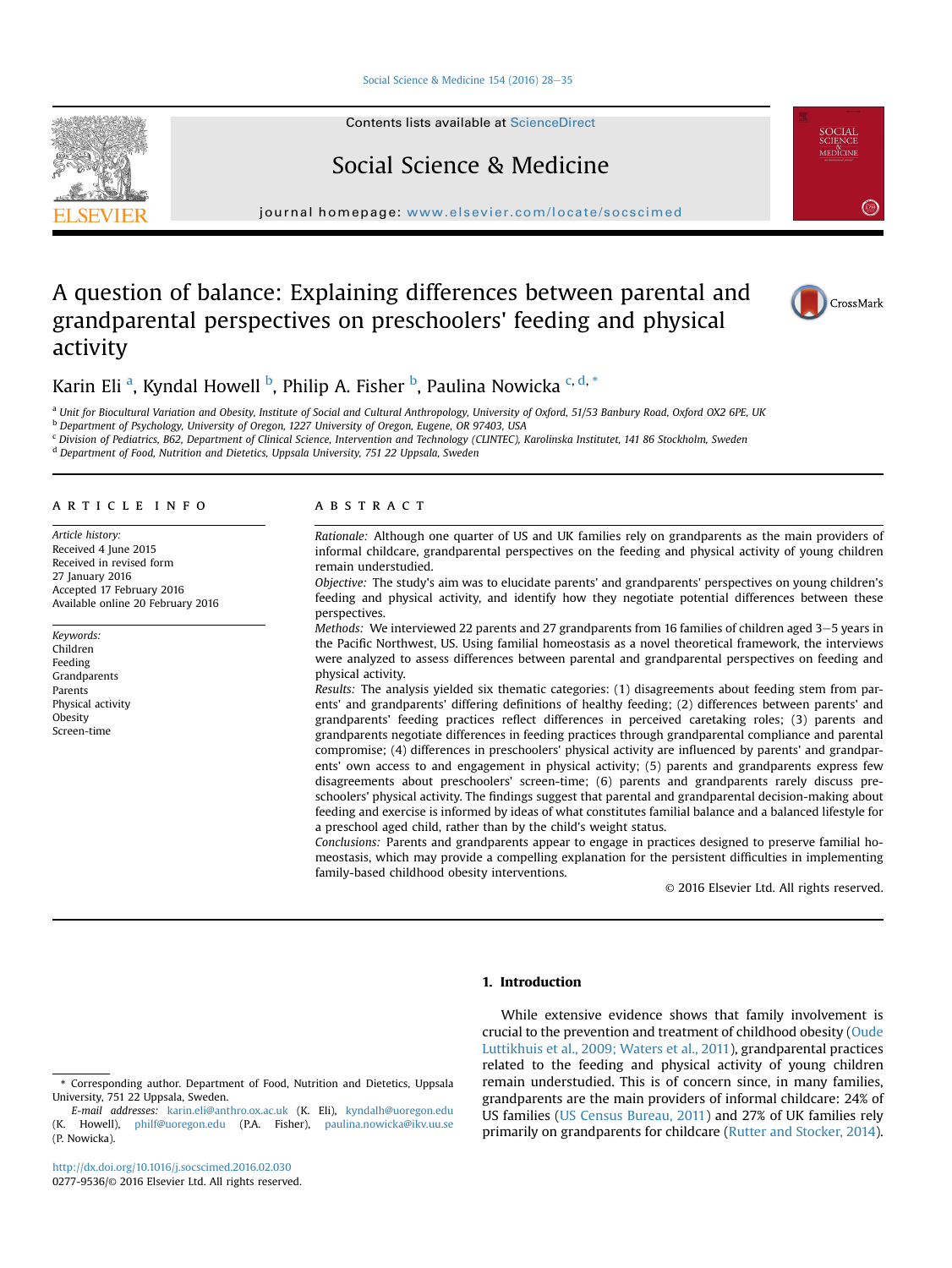Whereas formal childcare has been associated with reduced risk of being overweight among older children  $(6-12$  years old) [\(Lumeng](#page-7-0) [et al., 2005\)](#page-7-0), informal childcare has been linked to increased risk of being overweight in infants, toddlers and preschoolers in epidemiological studies from the US [\(Benjamin et al., 2009; Kim and](#page-6-0) [Peterson, 2008; Maher et al., 2008\)](#page-6-0) and the UK ([Pearce et al.,](#page-7-0) [2010\)](#page-7-0). This suggests that grandparents' attitudes and practices may influence young children's eating behaviors, physical activity and ultimately, their weight status. Thus, better insight into grandparents' perspectives might offer valuable information for childhood obesity prevention and intervention.

Preliminary research has suggested there may be important differences between parental and grandparental feeding practices. To date, however, the results have been complex, and at times contradictory (Farrow, 2014; Pulgarón et al., 2013; Speirs et al., 2009). For example, a UK-based study found that grandmothers provided a generally healthy selection of foods to their young grandchildren; however, they were more likely than the children's parents to use feeding practices considered maladaptive, such as regulating the children's emotions through the provision of food [\(Farrow, 2014](#page-7-0)), a practice that has been linked to eating without feeling hunger [\(Baughcum et al., 1998; Blissett et al., 2010](#page-6-0)). In contrast, a study among US families found that although mothers and grandmothers similarly endorsed feeding fruits and vegetables to young children, compared to the grandmothers, the mothers consumed fewer vegetable servings per day, and were less likely to serve fruits for dinner [\(Speirs et al., 2009](#page-7-0)). Adding to the complexity of this landscape, other studies found that those grandparents who spend more time caring for their grandchildren endorse parental feeding practices ([Farrow, 2014](#page-7-0)). This is particularly pronounced when grandparents fill the role of primary caregivers [\(Higgins and Murray, 2010\)](#page-7-0).

Previous studies have shown that parents demonstrate little concern about preschool aged children's lack of physical activity and screen-time habits ([De Decker et al., 2012; He et al., 2005\)](#page-7-0). Such parental attitudes are at odds with extensive evidence that demonstrates that excessive screen-time impacts children negatively ([American Academy of Pediatrics 2001; Gable et al., 2007; Mistry](#page-6-0) [et al., 2007\)](#page-6-0). Other studies have shown that parental practices concerning children's physical activity reflect the extent to which time, income, social networks, housing and neighbourhood environment, alongside other resources, are available to them ([Brockman et al., 2009; Irwin et al., 2005](#page-7-0)). Moreover, studies concerning preschoolers' physical activity found that parents perceive children as naturally active at the preschool age ([Hesketh et al.,](#page-7-0) [2012; Hinkley et al., 2012b\)](#page-7-0). Such perceptions persist despite the fact that most preschoolers do not meet physical activity recommendations and engage in excessive screen-time ([Hinkley et al.,](#page-7-0) [2012a](#page-7-0)). Only one study has examined associations between grandparental care and preschoolers' physical activity (Pulgarón [et al., 2013\)](#page-7-0); the study found that a higher level of disagreement between parents and grandparents was associated with a greater amount of time spent by preschoolers on sedentary activity.

The aim of this study is to elucidate parental and grandparental perspectives on young children's feeding and physical activity, and identify how families negotiate potential differences between these perspectives. We employ a qualitative analysis of interviews with sets of parents and grandparents in a nonclinical sample of preschoolers of normal weight, overweight, and obesity. Throughout the manuscript, we use the phrase "feeding practices" to include the multiple aspects of feeding addressed in the interviews, including the contextual provision of different foods and snacks, the framing of meals and mealtimes, and the use of food in developing relationships and meaning. In studying parental and grandparental discourses on feeding practices alongside discourses on physical activity practices, we aim to move toward a new analytic framework, and beyond culturally accepted concepts of grandparental feeding practices as merely "spoiling" of children.

We approach parental and grandparental perspectives on preschoolers' feeding and physical activity as part of a familial, intersubjective negotiation of caretaking, with particular attention to sociocultural constructions of grandparenthood. In families where parents are the primary caretakers, grandparents occupy a liminal position, negotiating the sometimes-conflicting values of not interfering with their children's parenting practices, while "being there" for their grandchildren ([Breheny et al., 2013; Hebblethwaite,](#page-6-0) [2015; May et al., 2012\)](#page-6-0). We suggest that these concepts (and enactments) of "good grandparenting" may influence intra-familial dynamics concerning the feeding and physical activity of young children. Specifically, given the simultaneous centrality and circumscription of caretaking in the grandparental role, our analysis employs the novel approach of applying the concept of familial homeostasis to feeding and physical activity practices endorsed by parents and grandparents. Familial homeostasis, as we define it, is a continuous regulatory process, wherein parents and grandparents, deploying the flexibility and liminality of the grandparental role, direct their respective practices toward an intra-familial balance point of caretaking. Since the 1980s, family therapists have described families as homeostatic systems that resist change ([Cecchin, 1987; Hoffman, 1985](#page-7-0)). Through the lens of familial homeostasis, we investigate the dynamics of the extended family as a self-regulating system. As such, this study is the first to examine whether, and how, intra-familial concepts of balance points in young children's feeding and physical activity inform parents' and grandparents' perceptions and negotiations thereof.

## 2. Methods

Families of children aged 3-5 years from the Pacific Northwest (Eugene and Springfield metropolitan area, Oregon) were recruited in February–May 2011 through advertisements about the study, published in the job seekers' and volunteers' sections of Craigslist and in a local newspaper. These advertisement venues were selected because the study aimed to recruit participants from lower income families, where children are at higher risk for obesity [\(Pan et al., 2013](#page-7-0)). The advertisements stated that the study would focus on "lifestyle choices" in the family (for additional details about the recruitment process and advertisements, see [\(Eli et al., 2014](#page-7-0)). The main research aim was to evaluate the role of grandparents in the development of preschoolers' eating and physical activity practices, such that the active involvement of grandparents in family life (defined as spending time with the grandchild at least twice a month) was the primary inclusion criterion. Thus, only families in which at least one parent and one grandparent were willing to be interviewed were included. The other inclusion criteria were that the child's age must be between 3 and 5 years, and that the child should have no underlying medical condition or disability affecting his/her weight.

The study was approved by the Institutional Review Board of the Oregon Social Learning Center (OSLC). Participants provided informed consent. Parents and grandparents were interviewed separately at the OSLC. Free child care was provided on site, and the children were not present during the interviews. Each interviewed participant received \$50 as compensation for participating in the study. All the interviewed parents and grandparents as well as the preschoolers in focus were measured for height and weight. A Detecto 439 scale was used to measure weight, and a Seca 222 stadiometer was used to measure height. Children, parents, and grandparents were weighed wearing light clothing. Each participant was weighed and measured three times. Parents and grandparents also completed a sociodemographic questionnaire. The interviews, which were conducted by either the second or the last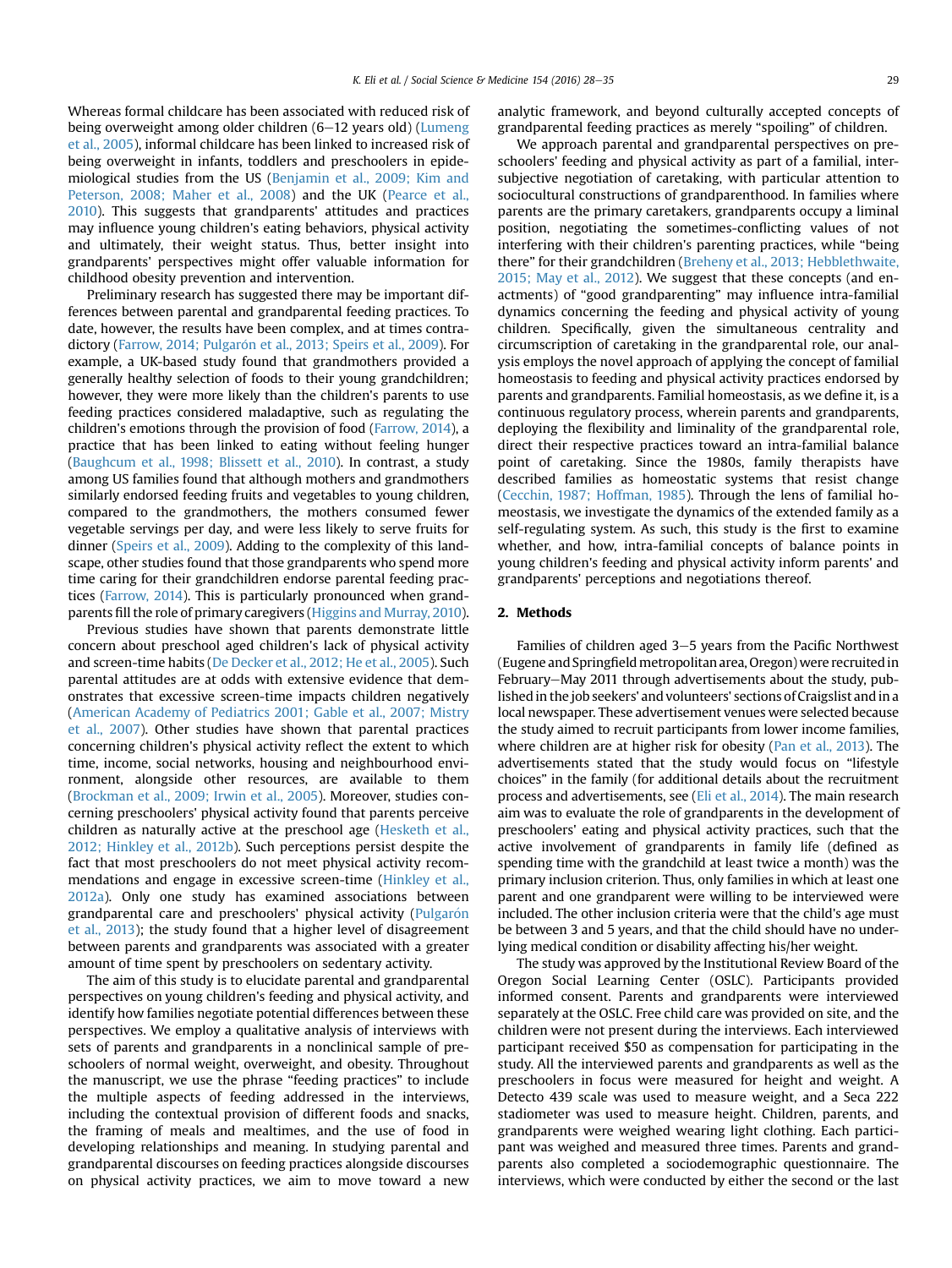author, lasted  $1.5-2.5$  h and explored the different roles of family members in shaping a child's lifestyle. While the interviews were semi-structured, and included similar core questions, they were designed to permit flexible follow-up questioning to allow exploration of participants' individual experiences and expressions.

This paper focuses on differences between parents' and grandparents' perspectives on the feeding and physical activity of their preschoolers. The data analyzed in this paper were collected in response to the following prompts: (1) Do you discuss what your grandchild/child eats and drinks with the child's parents/grandparents? If yes, how? If not, why? (2) What do you do if you and the child's parents/grandparents don't have the same opinion about how much and what your grandchild/child should eat? (3) Do you discuss your grandchild's/child's activities (playing inside/outside, spending time in front of the tv/computer, meeting friends) with the child's parents/grandparents? If yes, how? If no, why? (4) What do you do if you and your grandchild's/child's parents/grandparents disagree about how your grandchild/child spends his/her time?

The interviews were videotaped and transcribed. For this paper, transcript sections that related to the main questions were extracted and collated. The transcripts were then coded independently by the first author, a medical anthropologist, and the last author, a researcher in psychology, using a thematic analysis approach ([Braun and Clarke, 2006\)](#page-6-0). Following their initial open coding, the two coders compared and discussed their codes to resolve potential disagreements and cluster codes into candidate themes. In the second phase of coding, the authors analyzed the transcripts again, using a spreadsheet to create a case-based tabulation of each of the emerging themes, and thereby identify the most salient themes, and the patterns thereof, across the sample. Following this phase, the authors discussed the themes again, and reached consensus on the clustering of themes into thematic categories. The first author then reviewed the transcripts and created quote-based tables for each of the thematic categories, developing a comprehensive record of all participant quotes that supported the thematic categories, to establish the evidence base for each category. The two coders were aware of their own disciplinary perspectives, and their influence on the interpretation of codes; they discussed and negotiated these differences throughout the analytic process.

## 3. Results

In total, 49 family members (22 parents and 27 grandparents, 70% female) from sixteen families were interviewed. More than half of parents and two thirds of grandparents were classified as overweight or obese, according to WHO criteria [\(Report of a WHO](#page-7-0) [consultation, 2000](#page-7-0)). Of the children, 25% were classified as overweight and 31% obese, according to CDC criteria (overweight: 85th percentile  $\le$  BMI  $\lt$  95th percentile; obesity: BMI  $>$  95th percentile) ([Krebs et al., 2007; Kuczmarski et al., 2000, 2002\)](#page-7-0). The majority of children, parents, and grandparents were Caucasian, reflecting the ethnicity profile of this region of the Pacific Northwest. All grandparents saw their grandchildren at least once or twice a month; most grandparents saw their grandchildren at least once a week, and 64% of grandparents reported seeing their grandchildren every day or every other day. In four cases, one of the parents lived together with one of the grandparents. The sample characteristics are provided in [Table 1.](#page-3-0)

The analysis yielded six thematic categories in total. Three categories were related to feeding: (1) disagreements about feeding practices stem from parents' and grandparents' differing definitions of healthy feeding; (2) differences between parents' and grandparents' feeding practices reflect differences in perceived caretaking roles; (3) parents and grandparents negotiate differences in feeding practices through dynamics of grandparental compliance and parental compromise. The other three categories were related to physical activity: (4) differences in preschoolers' physical activity are influenced by parents' and grandparents' own access to and engagement in physical activity; (5) parents and grandparents express few disagreements about preschoolers' screen-time; (6) parents and grandparents rarely discuss preschoolers' physical activity. Tables  $2-7$ , which are included as supplementary material, provide quotes from parents and grandparents that exemplify each of the thematic categories. Participants are denoted as follows: Gp# - family number;  $P$  - parent;  $G$  - grandparent,  $F$  - female;  $M$  male;  $* =$  parent/grandparent of child with normal weight; \*\* = parent/grandparent of child with overweight; \*\*\* = parent/ grandparent of child with obesity.

## 3.1. Disagreements about feeding practices stem from parents' and grandparents' differing definitions of healthy feeding

Both parents and grandparents consistently identified certain foods, beverages, and ingredients as potentially problematic or unhealthy, most frequently citing sugar, candy, soda, and fast food. However, while parents and grandparents generally agreed on which foods were potentially problematic for a preschooler's diet, they did not express similar agreement about the provision of these foods. In particular, although grandparents correctly identified certain foods, such as processed meat (specifically chicken nuggets and fast food hamburgers) and candy, as less nutritious or not nutritious at all, they also spoke of "indulging" their grandchildren with such foods. Indeed, most parents said they had to set "rules" to curb preschoolers' consumption of snack foods while spending time with their grandparents. Grandparents' excessive feeding of candy and sugary drinks to preschoolers was the most common parental complaint about grandparental feeding practices.

Some grandparents, however, expressed counter-complaints about parental feeding practices. Those grandparents who disagreed with parental feeding practices expressed criticisms of the parents' (perceived) deficiencies in the areas of cooking, dietary balance, mealtimes, provision of "child-friendly" foods, and appropriate child behavior at the table. For example, a participant who criticized her mother for giving the child "sugar and candy and junk" (Gp13P1F\*\*\*), was criticized by her mother for not cooking, with the implication that she was endangering the child's health (Gp13G1F\*\*\*). Likewise, a grandmother who said that her son  $-$  a single father who occasionally resided with her  $-$  was "liberal" with her grandchildren's snacking, said that she made sure to provide the children with set meals, occasionally asking her son not to provide snacks before mealtime (Gp16GP1F\*\*). In another example, a grandmother (Gp02G1F\*) who was criticized by her son (Gp02P1M\*) for feeding the children candy and fast food, stated that, compared to her son, she was providing her grandchildren with a more balanced eating environment, and suggested that it was important for their emotional wellbeing. A similar framing of balanced eating was presented by another grandmother, who said that she provided her granddaughter with occasional snacks to counteract her daughter's "strictness", and prevent the child from becoming fascinated with such foods, explaining: "I also have this really good friend, whose dad was [at] the start of the Macrobiotic diet. ( … ) Now she's forty years old and she just can't quit putting junk food in her mouth" (Gp07G1F\*).

## 3.2. Differences between parents' and grandparents' feeding practices reflect differences in perceived caretaking roles

Nearly all participants  $-$  parents and grandparents  $-$  described grandparents as more likely than parents to provide preschoolers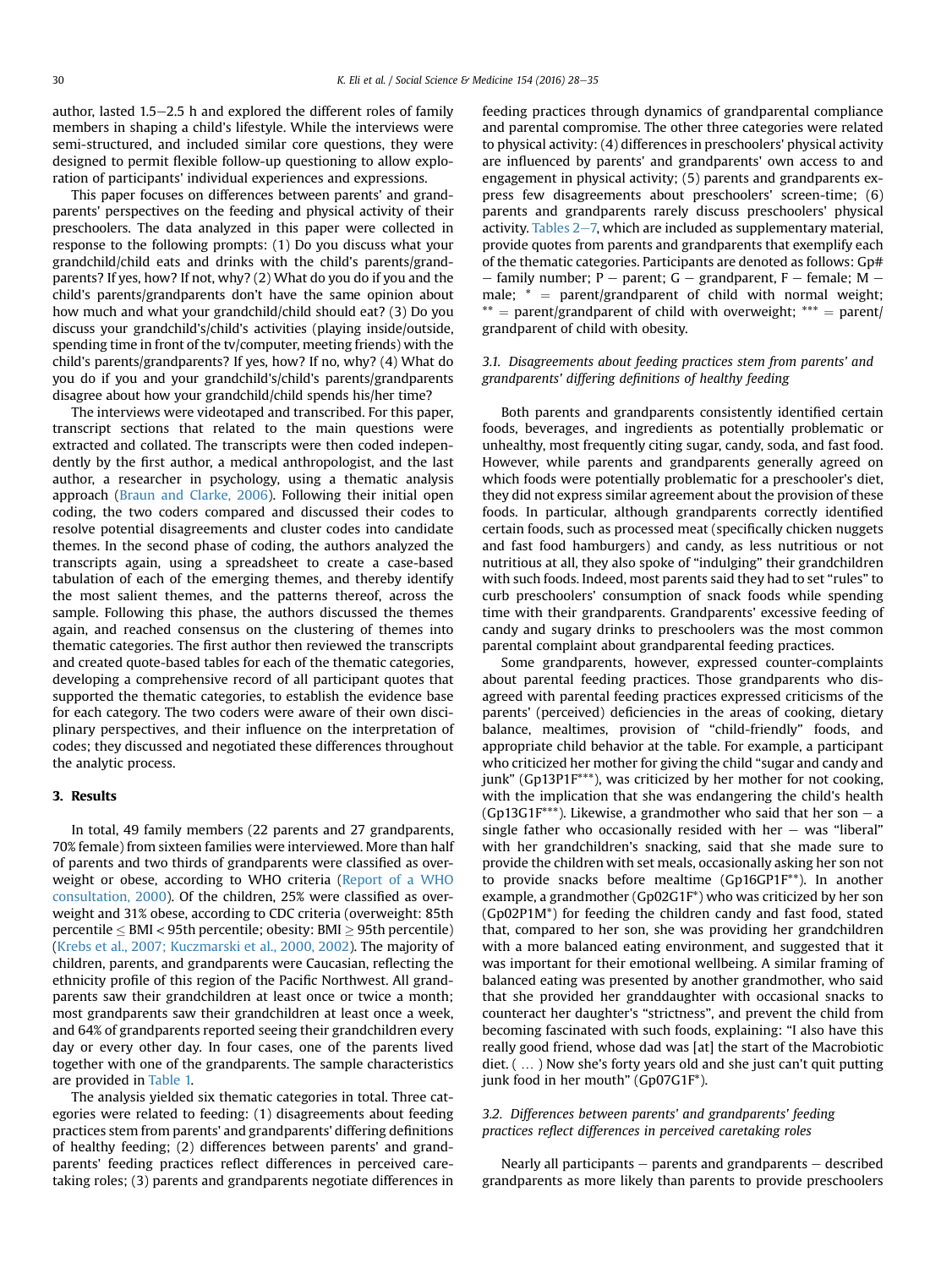<span id="page-3-0"></span>

| Table 1                               |  |
|---------------------------------------|--|
| Descriptive statistics of the sample. |  |

|                                | Child $(n = 16)$    | Parent ( $n = 22$ ) | Grandparent ( $n = 27$ ) |
|--------------------------------|---------------------|---------------------|--------------------------|
| Age (mean in years, range)     | $4.6(3.1 - 5.7)$    | $32.2(22.7 - 49.5)$ | 56.9 (43.0-77.9)         |
| Gender:                        |                     |                     |                          |
| Female                         | 8 (50%)             | 14 (64%)            | 21 (78%)                 |
| Male                           | 8 (50%)             | 8(36%)              | 6(22%)                   |
| Racial background:             |                     |                     |                          |
| Euro-American/Caucasian        | 11 (68%)            | 21 (95.5%)          | 23 (84%)                 |
| Native American                | 0                   | 1(4.5%)             | 0                        |
| Asian                          | $\pmb{0}$           | 0                   | 1(4%)                    |
| African-American               | $\bf{0}$            | $\bf{0}$            | 1(4%)                    |
| Mixed                          | 5 (32%)             | $\Omega$            | 2(8%)                    |
| BMI (mean, range)              | $17.7(14.3 - 21.5)$ | $26.8(16.1-39.1)$   | $29.1(16.1 - 49.4)$      |
| BMI percentile (mean, range)   | 74.6 (22-99)        | n/a                 | n/a                      |
| Weight status:                 |                     |                     |                          |
| Underweight                    | $\bf{0}$            | 2(9%)               | 1(3%)                    |
| Normal weight                  | 7(44%)              | 8 (36%)             | 8 (30%)                  |
| Overweight                     | 4 (25%)             | 6(27%)              | 10 (37%)                 |
| Obese                          | 5(31%)              | 6(27%)              | 8 (30%)                  |
| Highest school grade completed | n/a                 |                     |                          |
| High school                    |                     | 8 (82%)             | 20 (74%)                 |
| College/University             |                     | 4 (18%)             | 7(26%)                   |
| Marital status                 | n/a                 |                     |                          |
| Married                        |                     | 6(27%)              | 10 (37%)                 |
| Separated                      |                     | 1(4.5%)             | 1(4%)                    |
| Divorced                       |                     | 7(32%)              | 14 (51%)                 |
| Single (never married)         |                     | 7(32%)              | 1(4%)                    |
| Engaged                        |                     | 1(4.5%)             | $\mathbf{0}$             |
| Widowed                        |                     | $\bf{0}$            | 1(4%)                    |
| Working situation              | n/a                 |                     |                          |
| Full time                      |                     | 7(32%)              | 8 (30%)                  |
| Part time                      |                     | 4 (18%)             | 4 (15%)                  |
| Not employed                   |                     | 11 (50%)            | 15 (55%)                 |
| Annual household income        | n/a                 |                     |                          |
| Less than 14,999 USD           |                     | 8 (36%)             | 7(26%)                   |
| 15,000-24,999 USD              |                     | 6(27%)              | 6(22%)                   |
| 25,000-39,999 USD              |                     | 4 (18%)             | 6(22%)                   |
| More than 40, 000 USD          |                     | 4 (18%)             | 8 (30%)                  |

NA, not applicable.

with candy, soda, and fast food on a regular basis; notably, both parents and grandparents characterized these products as "treats", not replacements for meals. However, while most parents spoke of setting "rules" to curb preschoolers' consumption of sugary and fast food products while spending time with their grandparents, they also described "indulgent" feeding as part of the grandparental role (with several participants using the terms "indulgent", "indulge", or "overindulging"). Similarly, grandparents spoke of holding certain "privileges" and having the right to "spoil" grandchildren with "treats" as part of grandparenting. While many grandparents spoke of preparing nutritious meals for their grandchildren, they framed instances of indulging as introducing a sense of fun and creating a closer bond with the child.

Participants linked the extent to which grandparents shared time and space with their grandchildren to their feeding practices. Whereas the four grandparents residing in multigenerational households endorsed feeding attitudes similar to those expressed by parents, those who lived apart from their grandchildren and spent limited amounts of time with them expressed more indulgent attitudes. For example, one participant, who moved to her own residence after a period of living with her mother, said that: "when we lived [with my mother], my mom has always been really respectful of, 'If your mom said no then your mom said no.' But now that [my daughter] just goes [to visit] on the weekend … I try to just let them do whatever since it's grandma time" (Gp11P1F\*\*\*). Likewise, her mother said: "with grandma, you're allowed to get away with stuff. ( … ) Since I do only have her for a night, once a week, it's fun to spoil her" (Gp11G1F\*\*\*).

3.3. Parents and grandparents negotiate differences in feeding practices through dynamics of grandparental compliance and parental compromise

Grandparents identified parents as having the ultimate authority over the child's diet. Grandparents, including those who expressed reservations about parental feeding practices, consistently said that they deferred to parental authority in feedingrelated matters. Indeed, many participants  $-$  both parents and grandparents  $-$  cast this adherence to parental authority as a sign of respect. At the same time, while grandparents described complying with parents' feeding instructions, and even reporting on what the children ate when they spent time with them, participants acknowledged that grandparents continued to engage in minor subversions of feeding "rules". Parents described their reactions to such minor subversions as ranging from mild criticism to silence, with some parents saying that they "choose their battles".

In most cases, parents expressed an acceptance of grandparents' subversion of parental feeding rules, as long as grandparents demonstrated overt respect for these feeding rules. For example, the mother of a child with obesity explained that she knew the grandparents secretly provided the child with snacks, but that she trusted they intended "to do the best for [their grandchild]" (Gp01P1F\*\*\*). The child's grandmother, in turn, expressed overt respect for parental feeding rules, and said she reported back to her daughter about the child's feeding, stating, "I'm not going to do anything against [my daughter's] wishes" (Gp01G1F\*\*\*). Notably, while parents' compromise with grandparents' "indulgent" feeding practices reflected understandings of grandparental caretaking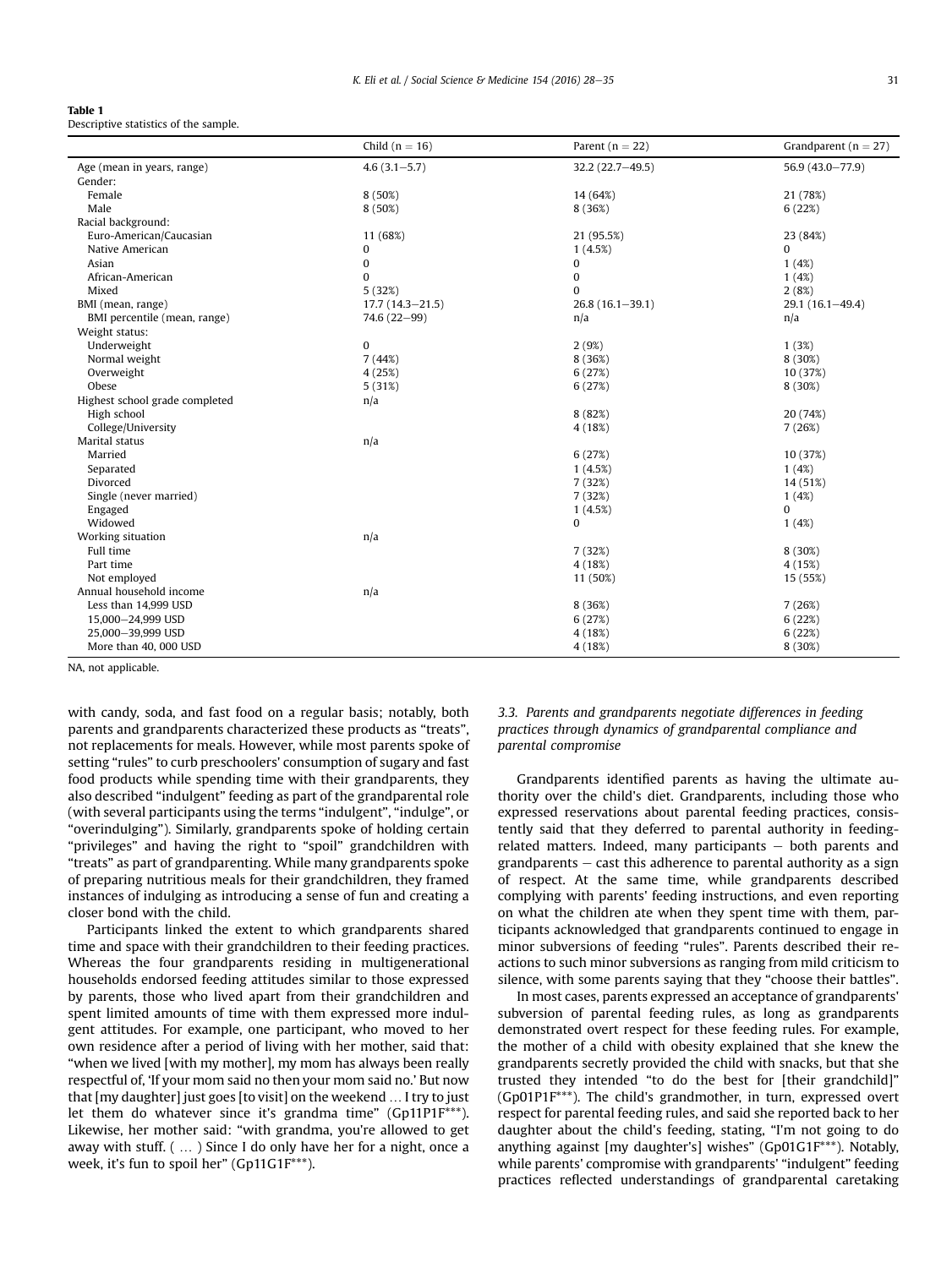roles as different from parental roles, it was also related to the practicalities of childcare. Like several other participants, the mother quoted above (Gp01P1F\*\*\*) mentioned that she relied on her parents for babysitting, and as such had limited ability to control their feeding practices.

While most parents described similar dynamics of compromise, it is important to mention that, in three families, parents said they limited the amount of time their children spent with grandparents, because the grandparents crossed the parents' boundaries of acceptable indulgent feeding.

## 3.4. Differences in preschoolers' physical activity are influenced by parents' and grandparents' own access to and engagement in physical activity

Across the sample, parents and grandparents spoke of physical activity as an integral part of preschoolers' daily activities. Although the participants did not explicitly link preschoolers' physical activity with maintaining a healthy weight, they consistently framed physical activity as fostering children's emotional and physical wellbeing. The types of physical activity in which preschoolers engaged ranged from unstructured outdoors play to team sports, with most participants citing unstructured play as the children's primary form of physical activity.

Notably, nearly all participants said that their preschoolers engaged in physical activity as part of spending time with both parents and grandparents. While several participants said that preschoolers engaged in more sedentary behaviors while with their grandparents, this was not a consistent pattern. Moreover, in most cases, such differences did not reflect grandparents' "indulgent" attitudes toward physical activity. Rather, the extent and range of the preschoolers' physical activity reflected their adult caretakers' own engagement in physical activity and their access to spaces in which physical activity could take place. Preschoolers joined their parents and grandparents for activities which the adults were already pursuing. For example, one mother (Gp13P1F\*\*\*) said: "Mom likes to walk, so her and [my son] go on a lot of walks through the parks and stuff. And my dad's always on bike rides, hiking, every time they're together they're doing something active." The children, however, joined the adults not only for structured exercises, but also for less defined, everyday physical activities, as explained by another participant (Gp11P1F\*\*\*): "Like at my house [my daughter] will run around the back yard or she'll help me pick weeds or something when we're outside."

In cases where participants engaged in limited or no physical activity (for health, time, or other reasons), they spoke of facilitating unstructured play as their preschoolers' main form of physical activity. Thus, for example, one mother (Gp03P1F\*\*\*) explained that: "My dad and his wife are not in very good shape, so when they do things with them, it's like they take them to the park and then the kids run around or something." Along similar lines, one grandmother (Gp01G1F\*\*\*) said: "I have fibromyalgia plus arthritis so it's really hard for me to do a lot of things with [my granddaughter] but I do my best, and a lot of the things I say, 'Okay Grandpa, you take them for a walk.'" With unstructured play as a main form of exercise, access to areas where such play could take place emerged as crucial, with participants citing spatial constraints, such as small living quarters or the lack of a yard, as curbing preschoolers' play. Parks and indoor play areas (including fast food restaurants such as Chuck E. Cheese's) were frequently mentioned in the participants' accounts as a central part of facilitating preschoolers' physical activity.

3.5. Parents and grandparents express few disagreements about preschoolers' screen-time

The participants framed screen-time as an acceptable part of their preschoolers' activities. Parents and grandparents spoke of preschoolers' television viewing as unproblematic, as long as it was within the participants' own subjectively defined limits. Participants deemed their preschoolers' television viewing excessive only if the children spent a major part of their day in front of a screen. For example, one father (Gp05P2M\*) voiced the concern that, when his daughter stayed with her grandmother, she spent the majority of her time watching internet-based video on demand (Netflix). A similar complaint was voiced by a grandmother (Gp04G1F\*), who argued that her son was too lax with his children's television viewing: "I say, 'Come on! They've had several hours of screen-time and let's get around here and do some stuff.'" In another example, a mother (Gp07P1F\*) said that, when her daughter was ill for two days, she allowed her to watch television unrestricted, "and then she started feeling better, and all she wanted to do was watch movies and television, so I restricted her entirely from it."

While parents and grandparents generally portrayed grandparents as more lax about television viewing, they rarely said they disagreed with each other's screen-time rules. Most participants framed their preschoolers' screen-time activity as harmless or neutral, because it occurred among other activities. As one grandmother (Gp15G1F\*) explained it, the television in her grandson's room did not pose a problem because "he'll say to me he wants to watch his show and it'll be in the background but he's just coloring or playing batman or something like that." Another explanation of television viewing as counterbalanced by other activities was offered by a mother (Gp11P1F\*\*\*) who said: "my mom will let her watch TV all day, but she's good too. My mom smokes too so she goes outside … and [my daughter] will go out … she'll go play with chalk or she'll chase my mom's dog around." Highlighting the counterbalance even more directly, one grandmother (Gp02G1F\*) said: "we tend to make the kids go outside more often than having them watch TV." Notably, a few participants said their own screentime practices influenced their preschoolers, who joined them when they watched television; this too, however, was framed as occurring within a balance of activities: "If I want to sit down and watch a movie or not, I have to admit that. But if the sun's shining outside, and [my granddaughter] wants to watch a movie, I will encourage her to do something else, go for a walk or something" (Gp07G1F\*).

## 3.6. Parents and grandparents rarely discuss preschoolers' physical activity

Most participants said they did not discuss their preschoolers' physical activity, except as part of broader conversations about the children's activities. For example, when asked if she discussed her granddaughter's physical activity with the girl's parents, one grandmother (Gp14G2F\*\*) said: "No. We have discussions about her learning how to play the violin, or her going to the library or her doing Ukrainian dances or ballet." Similar responses were also provided by parents, such as this mother (Gp08P1F\*), who said: "I just tell [my mother] the things that [my daughter] participates in, like gymnastics, or sign up for a dance class, or yeah, but no we don't talk about her level of activity." Notably, like several other participants, this mother (Gp08P1F\*) suggested that physical activity was not a discussion topic because her child was "pretty fit, so maybe we don't feel like we need to?". In a similar vein, a grandmother (Gp10P1F\*\*) who said she felt concerned about her grandson's limited outdoors play explained that she did not discuss his physical activity because "it just doesn't really come up and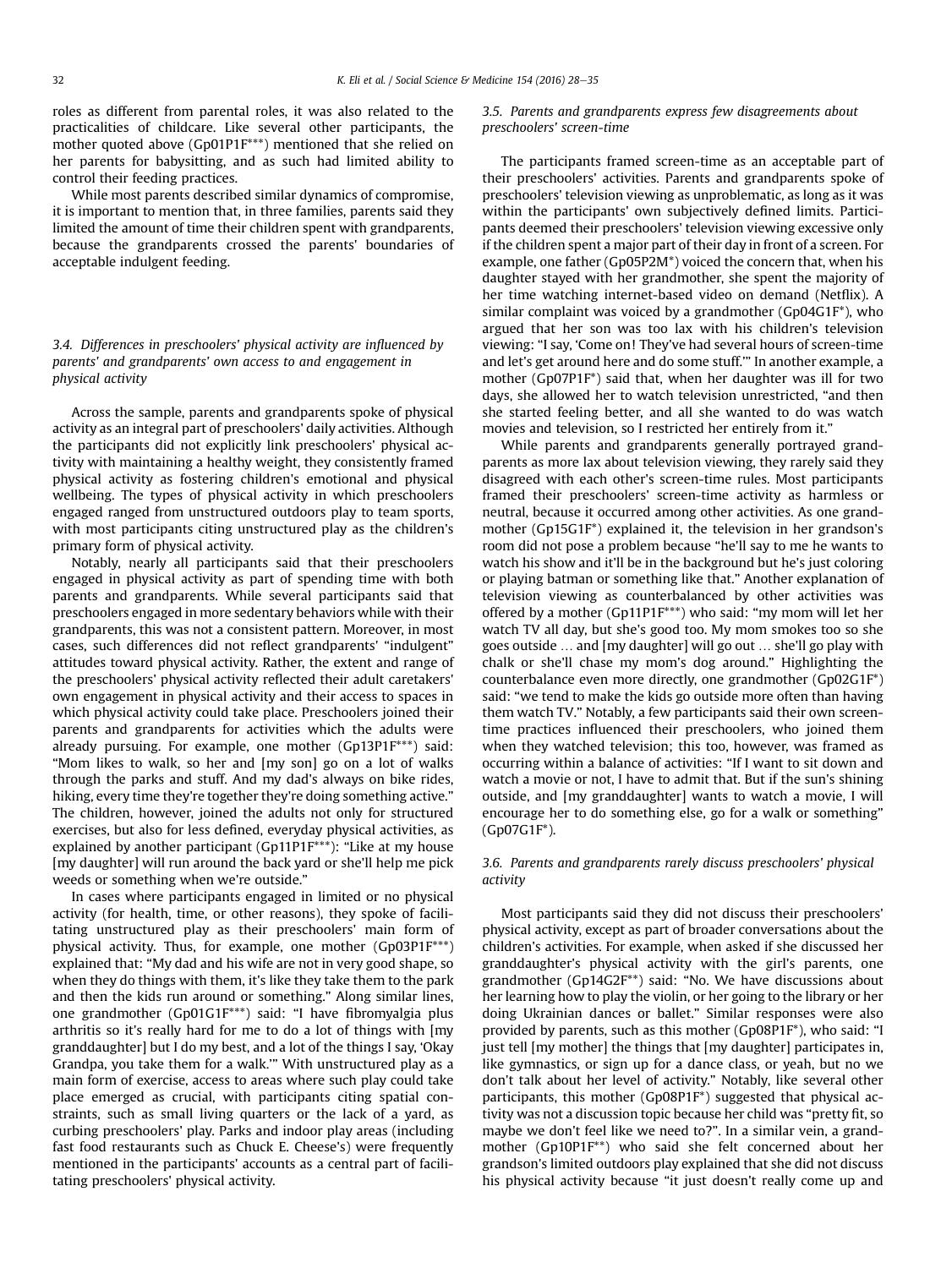because [my grandson] seems pretty normal, active, healthy when I see him or when he comes to our house or we pick him up." Other participants framed discussions about their preschoolers' physical activity as occasioned only by logistic or financial planning for enrolling the children in sports lessons and teams, or engaging in family activities, as exemplified by this grandfather's (Gp13G2M\*\*\*) response: "I've offered to pay for swimming lessons for [my grandson] this summer. They're in the middle of the day, when [my daughter is] working ( … ). So we're kind of discussing that."

Another reason participants cited for not discussing their preschoolers' physical activity was the lack of substantial disagreement between parents and grandparents over children's activities. Several participants also said they trusted the parents or grandparents cared for the child appropriately, and thus did not need to discuss physical activity with them. In those cases where the parents said they disagreed with the grandparents, or vice versa, the participants described discussions confined to brief recommendations for action, rather than a full conversation. For example, one mother (Gp01P1F\*\*\*) of a child with obesity said she had "asked [the grandparents] if when it's nice out, please let [the children] go outside"; however, on occasions when she discovered that her mother did not go outside with the child, her response was "just to the extent where it's like, you know, hey, she didn't get outside today." Similarly, a mother (Gp03P1F\*\*\*) whose child was at the highest weight percentile for his age, said "I remind [my parents], they need to make [the children] run around." Of note, the child's father (Gp03P2M\*\*\*) suggested that it was best to avoid all discussions on the topic, so as not to hurt his partner's parents' feelings; his alternative strategy was to manage the child's time with the grandparents more effectively. Such avoidance of discussion with non-consanguineous relatives was likewise described by a grandmother (Gp10G1F\*\*) who expressed concern over her grandson's limited outdoors play, but chose to broach the topic through her son, rather than through direct discussion with the child's mother, to whom, she said, she "might just make a comment like, 'he seems really happy to be outside' or something like that."

#### 4. Discussion

While previous research indicates that grandparental feeding practices might constitute a risk factor for obesity among preschoolers ([Pocock et al., 2009\)](#page-7-0), our findings reveal that familial influence on children's feeding and physical activity is more complex. The analysis showed that parental and grandparental decision-making about feeding and exercise was informed by ideas of what constitutes a balanced lifestyle for a preschool aged child, rather than by the child's weight status. Over a series of qualitative studies, Backett-Milburn and colleagues [\(Backett et al., 1994;](#page-6-0) [Backett-Milburn et al., 2006, 2010\)](#page-6-0) have elucidated how individuals interpret "healthy" practices as counterbalancing "unhealthy" practices, arguing that lay ideas of balance lead to the enduring coexistence of protective and risk-related behaviors. Like the family members in our study, the participants in these studies spoke of offsetting unhealthy food consumption through healthy eating ([Backett et al., 1994; Petrunoff et al., 2014](#page-6-0)), as well as counterbalancing unhealthy eating with physical activities ([Backett-Milburn et al., 2010](#page-6-0)). The participants in our study also spoke of offsetting young children's sedentary activities with physical activity, suggesting that screen-based activity is acceptable as long as the child also engages in sports or active play.

Notions of balance, however, were not limited to the offsetting of preschoolers' unhealthy practices with healthy practices. The participants framed balance as achieved through the intra-familial regulation of adult caretakers' healthy and indulgent practices or familial homeostasis  $-$  especially with regard to feeding. In their interviews, parents and grandparents constructed their feeding practices in relational reference to other adult caretakers in the family. Irrespective of child weight, no family engaged only in healthy or only in indulgent practices; on the contrary, family members adjusted their practices in accordance with one another. Although many parents and grandparents identified grandparents as engaging in indulgent feeding, their discourses revealed an underlying logic that transcends cliches of grandparental "spoiling" of children. The links the participants drew between grandparenting and the provision of treats reflected their perceptions of grandparents' position in the familial system of caretaking. Most parents spoke of the importance of regulating their children's food consumption, and even setting feeding rules by which grandparents had to abide; grandparents spoke of following parental rules, while being available for childcare. As such, participants engaged in cultural constructions of "good grandparenting" as ambivalent, meeting the dual criteria of presence and "non-interference" [\(Breheny et al., 2013; May et al., 2012\)](#page-6-0). In constructing grandparenting as an ambivalent caretaking position, they framed the provision of snacks and soda as part of the grandparental role. Indulgent feeding was constructed as an affective practice, allowing grandparents to introduce a sense of fun into their interactions with their grandchildren [\(Farrow, 2014; Jiang et al., 2007](#page-7-0)). As such, participants recognized feeding not merely as nutrition-focused, but as a means of developing inter-generational familial relationships and care ([Kaplan, 2000; Kaufman and Karpati, 2007; Knight et al., 2014\)](#page-7-0). However, while grandparents provided snacks, in most families, they also provided meals and spoke about the importance of home cooking and mealtimes. We suggest, then, that although parents spoke of setting feeding rules, grandparents' indulgent feeding was built into the familial system, as an enactment that differentiated primary caretaking from grandparental (ambivalent) caretaking. As [Knight et al. \(2014\)](#page-7-0) suggest, indulgent feeding provides a framework through which grandparents express and reproduce their lack of parenting authority. Tellingly, grandparents' discourses of indulgent feeding were often aligned with familial caretaking dynamics. Those grandparents who lived in multigenerational households and had childcare involvement discursively endorsed feeding practices similar to those endorsed by parents [\(Farrow, 2014\)](#page-7-0). Along similar lines, grandparents who perceived parents as providing healthy meals did not engage in indulgent feeding discourses. This suggests that indulgent feeding, as an enactment of grandparental caretaking, becomes less relevant in families where grandparents shift into more central caretaking roles.

While food is invested with considerable sociocultural and affective meaning in relation to care ([Abbots et al., 2015\)](#page-6-0), physical activities do not carry similarly caretaking meanings. Thus, while participants said they enjoyed sharing certain activities, such as gardening or television viewing with their preschoolers, they did not speak of a particular activity or set of activities as defining parental or grandparental roles. Indeed, both generations of caretakers said that preschool aged children are inclined toward physically active play [\(Hesketh et al., 2012; Hinkley et al., 2012b\)](#page-7-0), suggesting that parents and grandparents perceive exercise as a dimension that, in comparison to feeding, does not implicate defined familial roles and requires less caretaking.

Our analysis is part of an emerging, cross-disciplinary body of work that offers new sociocultural theories on adult caretakers' attitudes to young children's feeding and physical activity. To understand differences in engagement with food at the family level, [Visser et al. \(2016\)](#page-7-0) have suggested a theoretical framework based on Sen's "capabilities approach". Their framework accounts for the socioeconomic constraints that families face, alongside the sociocultural meanings, values, and opportunities that resources and constraints shape  $-$  and which, in turn, shape families' capacity for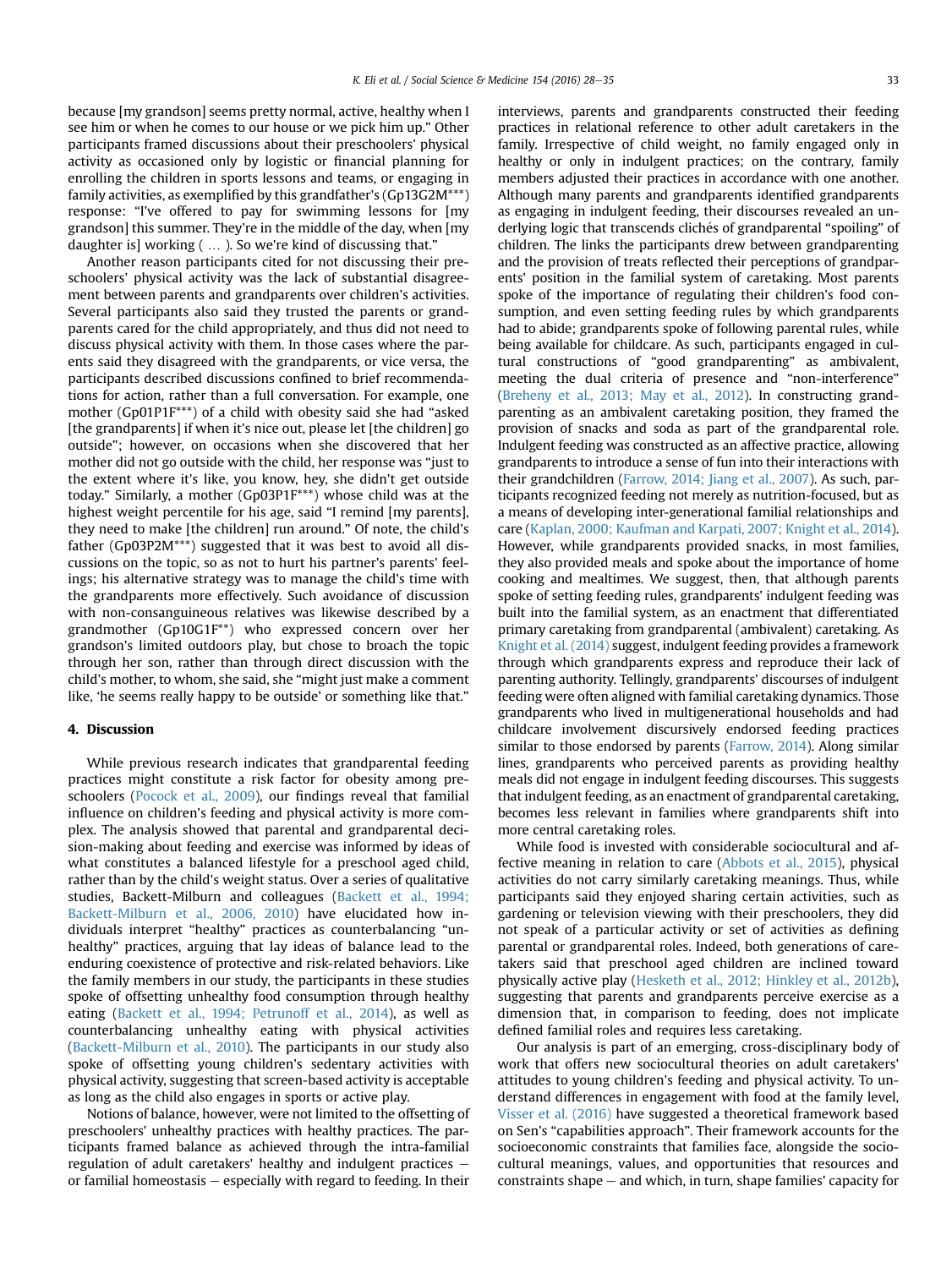<span id="page-6-0"></span>agency in food-related decision-making ([Visser et al., 2016](#page-7-0)). In another recent study, [Lovell \(2016\)](#page-7-0) has theorized parents' interpretations of information on child feeding as intersubjective, negotiated within the social networks in which parents operate. These networked contexts for parental action, argues [Lovell \(2016\),](#page-7-0) are further embedded in sociocultural values, which influence individuals, families, and communities differently, based on resource availability, social and community engagement, and cultural background. Networks and resources also feature centrally in our analysis, but with a focus on intra-familial dynamics, as they implicate both macro-scale contexts and micro-scale roles and identities.

Placed in a public health context, the participants' framings of  $b$ alance  $-$  and of maintaining a balance of feeding roles, or familial homeostasis  $-$  have several implications. While the participants' discourses on balance echoed health education discourses on energy balance and balanced lifestyles, they evinced a framing of balance that extends beyond energy intake and output, implicating the offsetting of "unhealthy practices" through "healthy practices", and encompassing emotional and relational dimensions. This suggests that the notion of balance is meaningful in this sociocultural context, and that public health and clinical engagements with balance should take its definitional plurality and multi-dimensional valence into account.

When focusing on the balance of caretaking within the family, familial homeostasis may provide a compelling explanation for the persistent difficulties in implementing family-based childhood obesity interventions, particularly with regard to feeding, when directed at parents alone ([Foster et al., 2015\)](#page-7-0). In childhood obesity interventions, clinicians should evaluate to what extent grandparents provide childcare, and ask to include them in treatmentrelated discussions. Providers should also acknowledge the health promoting practices which grandparents tend to endorse, such as cooking and attending to child hunger cues. Thus, interventions should avoid blaming grandparents and instead suggest other ways through which grandparents can bond with and care for their grandchildren, especially if the child has already developed overweight or obesity. Additionally, the findings suggest that ineffective obesity prevention among preschool aged children ([Peirson et al.,](#page-7-0) [2015](#page-7-0)) might benefit from involving grandparents alongside parents. In discussions about the occurrence and frequency of grandparental indulgent feeding practices, it is important to note that such feeding practices are motivated by a desire to engage positively with the child.

This study had some limitations. Previous research found associations between parental ethnicity and feeding practices ([Cachelin and Thompson, 2013](#page-7-0)), but the ethnic homogeneity of the sample did not allow to examine whether these associations persist when grandparental feeding styles are concerned. Moreover, as most participants were of lower income, the findings may not capture middle-class determinants of health-related behaviors (Backett-Milburn et al., 2006, 2010; Devine et al., 2006). Further research among ethnically and socioeconomically diverse groups should be conducted to assess whether this study's results can be generalized to other populations and socioeconomic groups. It should also be noted that while some family groups included only a single parent and one or two grandparents, others had a complete set of parents and grandparents or step-grandparents, such that the participants' family circumstances were not directly comparable. Additionally, while the sample was the largest in a qualitative study of this kind, quantitative research with larger samples is needed to establish the generalizability of the results. Finally, as an interviewbased study, the data reflect shared discourses  $-$  specifically, constructions of "grandparental indulgence"  $-$  in the context of familial role definition, as performed vis-a-vis an interviewer. However, given the triangulation of interviews, conducted separately with individual family members, we suggest that participants' discourses also highlight actual intra-familial practices.

## 5. Conclusion

This is the first qualitative study that examines differences between parental and grandparental perspectives related to the feeding and physical activity of preschool aged children, and the negotiations in which parents and grandparents engage to manage these differences. The findings highlight that parental and grandparental constructions of young children's feeding and exercise implicate notions of what constitutes a balanced lifestyle for a preschool aged child, with healthy practices framed as offsetting unhealthy practices. Importantly, the study shows that parents and grandparents are attuned to each other's attitudes and actions, and describe adjusting their own practices in relational interaction within the family unit, particularly in the context of feeding. Parents and grandparents link indulgent and healthy feeding practices to differences between caretaking roles, maintaining familial homeostasis through enactments of feeding attitudes and practices that reflect intra-familial dynamics of care. The findings provide a case for addressing both parents and grandparents in prevention efforts, regardless of children's weight status. Moreover, as childhood obesity interventions directed at parents alone tend to be ineffective, we propose that future research and interventions acknowledge that decisions about children's feeding and physical activity are made intersubjectively, and target decision-making processes within self-regulating family systems.

#### Acknowledgments

We thank all the participating families and Eliah Prichard, Jessica Farmer, Kelly Underwood, Bryn Shepherd and Waihan Leung, the University of Oregon students who transcribed the interviews. This study was funded by grants to PN from the Sweden-America Foundation, the Oregon Social Learning Center and the Marie Curie VINNMER International Qualification.

## Appendix A. Supplementary data

Supplementary data related to this article can be found at [http://](http://dx.doi.org/10.1016/j.socscimed.2016.02.030) [dx.doi.org/10.1016/j.socscimed.2016.02.030](http://dx.doi.org/10.1016/j.socscimed.2016.02.030).

## References

- [Abbots, E.J., Lavis, A., Attala, M.L. \(Eds.\), 2015. Careful Eating: Bodies, Food and Care.](http://refhub.elsevier.com/S0277-9536(16)30085-5/sref1) [Ashgate Publishing, Ltd, Farnham](http://refhub.elsevier.com/S0277-9536(16)30085-5/sref1).
- [American Academy of Pediatrics, 2001. Children, adolescents, and television. Pe](http://refhub.elsevier.com/S0277-9536(16)30085-5/sref2)diatrics  $107(2)$ ,  $423-426$ .
- [Backett-Milburn, K.C., Wills, W.J., Gregory, S., Lawton, J., 2006. Making sense of](http://refhub.elsevier.com/S0277-9536(16)30085-5/sref4) [eating, weight and risk in the early teenage years: views and concerns of par](http://refhub.elsevier.com/S0277-9536(16)30085-5/sref4)ents in poorer socio-economic circumstances. Soc. Sci. Med.  $63$   $(3)$ ,  $624-635$ .
- [Backett-Milburn, K.C., Wills, W.J., Roberts, M.L., Lawton, J., 2010. Food, eating and](http://refhub.elsevier.com/S0277-9536(16)30085-5/sref5) [taste: parents' perspectives on the making of the middle class teenager. Soc. Sci.](http://refhub.elsevier.com/S0277-9536(16)30085-5/sref5) [Med. 71 \(7\), 1316](http://refhub.elsevier.com/S0277-9536(16)30085-5/sref5)-[1323](http://refhub.elsevier.com/S0277-9536(16)30085-5/sref5).
- [Backett, K., Davison, C., Mullen, K., 1994. Lay evaluation of health and healthy](http://refhub.elsevier.com/S0277-9536(16)30085-5/sref6) [lifestyles: evidence from three studies. Br. J. General Pract. 44 \(383\), 277](http://refhub.elsevier.com/S0277-9536(16)30085-5/sref6)-[280](http://refhub.elsevier.com/S0277-9536(16)30085-5/sref6).
- [Baughcum, A.E., Burklow, K.A., Deeks, C.M., Powers, S.W., Whitaker, R.C., 1998.](http://refhub.elsevier.com/S0277-9536(16)30085-5/sref7) [Maternal feeding practices and childhood obesity: a focus group study of low](http://refhub.elsevier.com/S0277-9536(16)30085-5/sref7)[income mothers. Arch. Pediatr. Adolesc. Med. 152 \(10\), 1010](http://refhub.elsevier.com/S0277-9536(16)30085-5/sref7)-[1014](http://refhub.elsevier.com/S0277-9536(16)30085-5/sref7).
- Benjamin, S.E., Rifas-Shiman, S.L., Taveras, E.M., Haines, J., Finkelstein, J. [Kleinman, K., Gillman, M.W., 2009. Early child care and adiposity at ages 1 and 3](http://refhub.elsevier.com/S0277-9536(16)30085-5/sref8) vears. Pediatrics 124 (2), 555-[562](http://refhub.elsevier.com/S0277-9536(16)30085-5/sref8).
- [Blissett, J., Haycraft, E., Farrow, C., 2010. Inducing preschool children's emotional](http://refhub.elsevier.com/S0277-9536(16)30085-5/sref9) [eating: relations with parental feeding practices. Am. J. Clin. Nutr. 92 \(2\),](http://refhub.elsevier.com/S0277-9536(16)30085-5/sref9)  $359 - 365.$  $359 - 365.$  $359 - 365.$  $359 - 365.$
- [Braun, V., Clarke, V., 2006. Using thematic analysis in psychology. Qual. Res. Psychol.](http://refhub.elsevier.com/S0277-9536(16)30085-5/sref10)  $3(2)$ ,  $77-101$ .
- [Breheny, M., Stephens, C., Spilsbury, L., 2013. Involvement without interference:](http://refhub.elsevier.com/S0277-9536(16)30085-5/sref11)